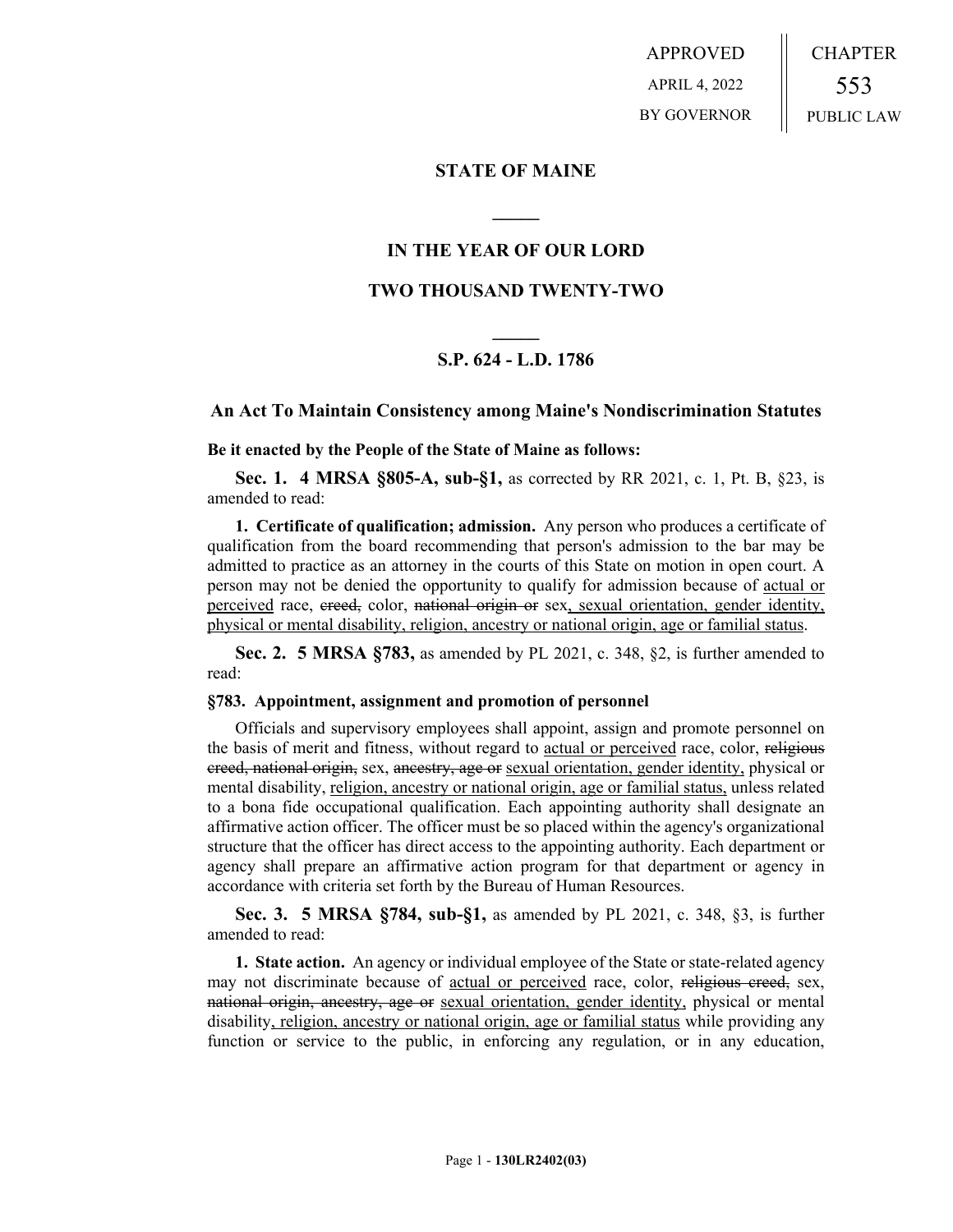counseling, vocational guidance, apprenticeship and on-the-job training programs. Similarly, a state or state-related agency contractor, subcontractor, or labor union or representative of the workers with which the contractor has an agreement may not discriminate unless based on a bona fide occupational qualification. State agencies or related agencies may withhold financial assistance to any recipient found to be in violation of the Maine Human Rights Act or the federal Civil Rights Act. Any state agency or related agency shall decline any job order carrying a specification or limitation as to actual or perceived race, color, religious creed, sex, national origin, ancestry, age or sexual orientation, gender identity, physical or mental disability, religion, ancestry or national origin, age or familial status, unless it is related to a bona fide job requirement.

**Sec. 4. 5 MRSA §784, sub-§2, ¶A,** as amended by PL 2021, c. 348, §4, is further amended to read:

A. The contractor will not discriminate against any employee or applicant for employment because of actual or perceived race, color, religious creed, sex, national origin, ancestry, age or sexual orientation, gender identity, physical or mental disability, religion, ancestry or national origin, age or familial status. Such action includes, but is not limited to, the following: employment, upgrading, demotions, transfers, recruitment or recruitment advertising; layoffs or terminations; rates of pay or other forms of compensation; and selection for training, including apprenticeship.

**Sec. 5. 5 MRSA §784, sub-§2, ¶B,** as amended by PL 2021, c. 348, §5, is further amended to read:

B. The contractor will, in all solicitations or advertisements for employees placed by or on behalf of the contractor, state that all qualified applicants will receive consideration for employment without regard to actual or perceived race, color, religious creed, sex, national origin, ancestry, age or sexual orientation, gender identity, physical or mental disability, religion, ancestry or national origin, age or familial status.

**Sec. 6. 5 MRSA §785,** as amended by PL 2021, c. 348, §6, is further amended to read:

## **§785. State employment services**

Any state agency or state-related agency engaged in employment, referral or placement service for private industry or public agencies shall fill all job orders on a nondiscriminatory basis, and shall decline any job order carrying a specification or limitation as to actual or perceived race, color, religious creed, sex, national origin, ancestry, age or sexual orientation, gender identity, physical or mental disability, religion, ancestry or national origin, age or familial status, unless it relates to a bona fide job requirement.

**Sec. 7. 5 MRSA §786,** as amended by PL 2021, c. 348, §7, is further amended to read:

## **§786. Training for job opportunities**

All educational and vocational-guidance counseling programs and all apprenticeship and on-the-job training programs conducted, supervised or funded by the State or staterelated agency must be conducted to encourage the fullest development of interest and aptitudes without regard to actual or perceived race, color, religious creed, sex, national origin, ancestry, age or sexual orientation, gender identity, physical or mental disability,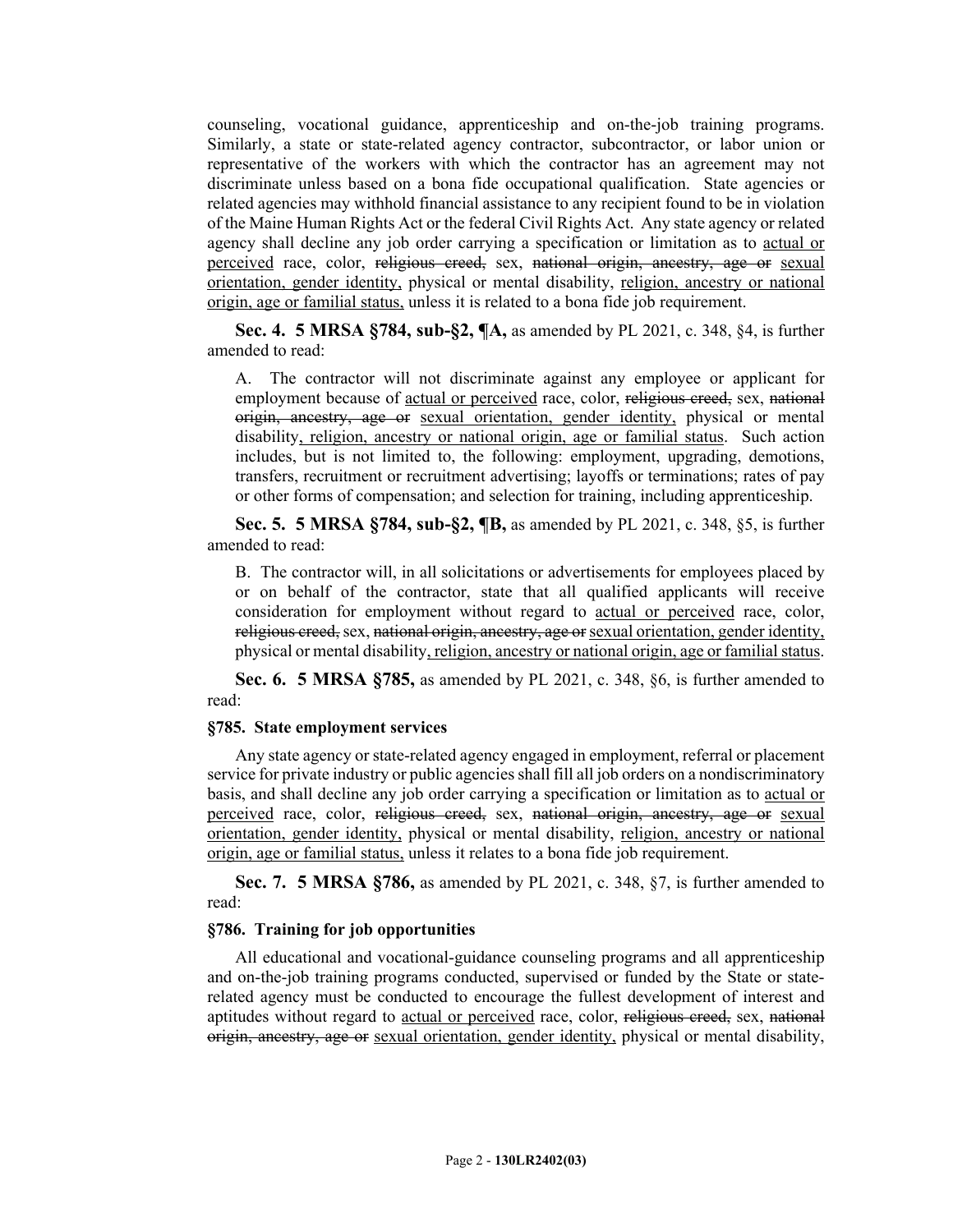religion, ancestry or national origin, age or familial status, unless sex or age relates to a bona fide job requirement. In the event that any such programs are conducted in conjunction with private employers or private educational institutions, the supervising or contracting department or agency shall insure ensure that the provisions of this chapter are complied with fully by such private employer or private educational institution.

**Sec. 8. 5 MRSA §787,** as amended by PL 2021, c. 348, §8, is further amended to read:

#### **§787. State financial assistance**

A state agency or state-related agency may not approve a grant of state financial assistance to any recipient who is engaged in discriminatory practices. All recipients of state financial assistance shall submit to the Maine Human Rights Commission, at its request, information relating to the recipient's operations with regard to actual or perceived race, color, religious creed, sex, national origin, ancestry, age or sexual orientation, gender identity, physical or mental disability, religion, ancestry or national origin, age or familial status. Such information must be furnished on a form to be prescribed by the Maine Human Rights Commission.

**Sec. 9. 5 MRSA §789, 2nd ¶,** as amended by PL 2021, c. 348, §9, is further amended to read:

All powers and duties granted to the Maine Human Rights Commission under chapter 337 apply to this section. Complaints of discrimination based on actual or perceived race, color, religious creed, sex, national origin, age or sexual orientation, gender identity, physical or mental disability, religion, ancestry or national origin, age or familial status should be made to the Maine Human Rights Commission.

**Sec. 10. 5 MRSA §1825-L, sub-§2, ¶A,** as enacted by PL 2001, c. 439, Pt. NNNN, §1, is amended to read:

A. Comply with all applicable wage, health, labor, environmental and safety laws, legal guarantees of freedom of association, building and fire codes and laws relating to discrimination in hiring, promotion or compensation on the basis of actual or perceived race, disability, national origin, gender, color, sex, sexual orientation, gender identity, physical or mental disability, religion, ancestry or national origin, age or familial status or affiliation with any political, nongovernmental or civic group except when federal law precludes the State from attaching the procurement conditions provided in this subchapter.

**Sec. 11. 5 MRSA §7051, sub-§2,** as enacted by PL 1985, c. 785, Pt. B, §38, is amended to read:

**2. Discrimination prohibited.** In carrying out this chapter, no discrimination may not be made on account of political or religious opinions or affiliations or because of actual or perceived race or national origin, color, sex or marital status or age or, sexual orientation, gender identity, physical or mental disability, religion, ancestry or national origin, age or familial status, unless based upon a bona fide occupational qualification.

**Sec. 12. 10 MRSA §986, sub-§6,** as amended by PL 1985, c. 344, §31, is further amended to read: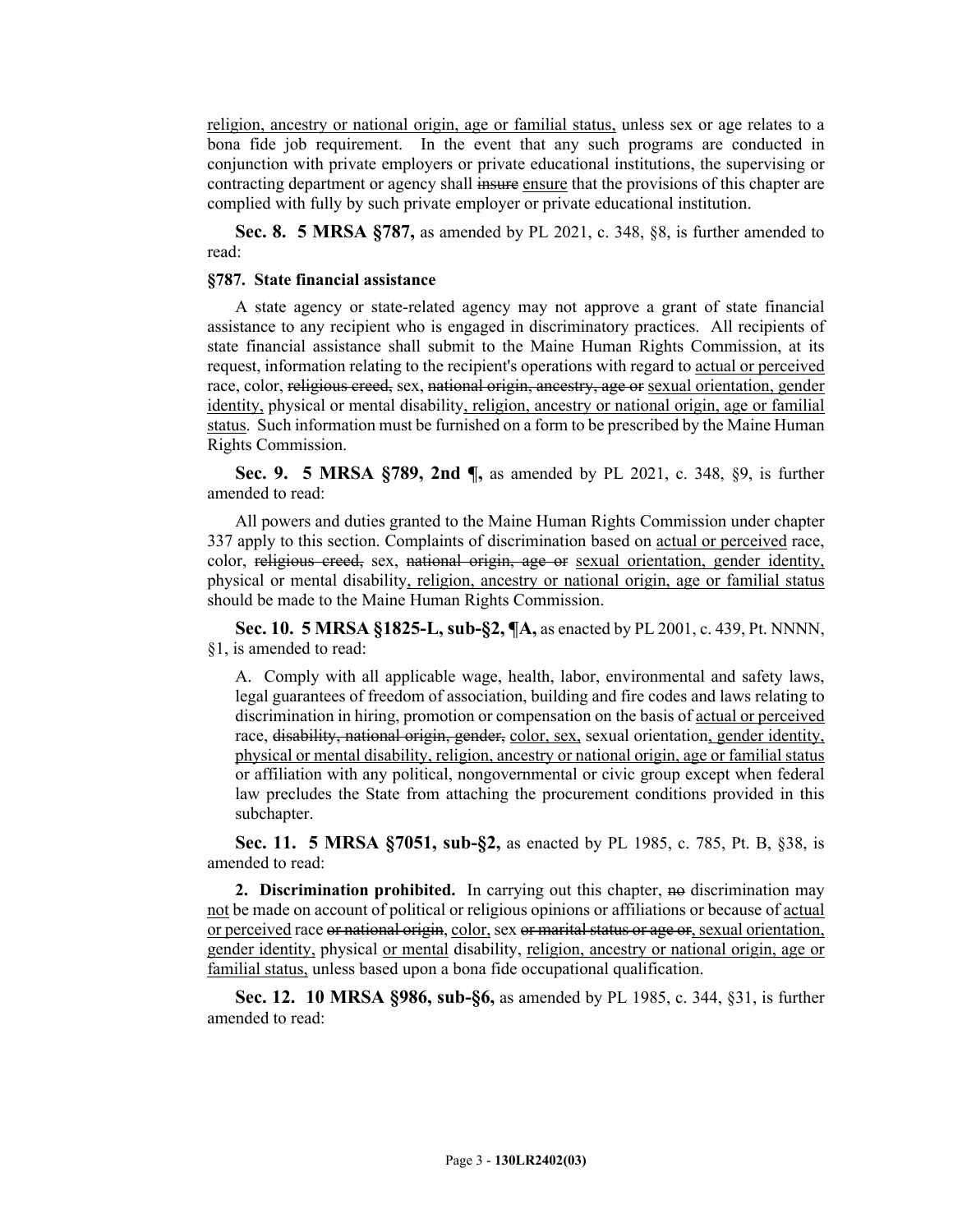**6. Nondiscrimination.** The opportunity to receive assistance from the authority, directly or indirectly, shall must be open to all persons regardless of actual or perceived race, ereed, color, sex, national origin, age, sexual orientation, gender identity, physical or mental impairment or disability, religion, ancestry or national origin, age, marital status or familial status. The authority shall assure ensure the availability of its programs on an equitable basis in all geographic areas of the State, provided that but this section does not preclude the authority from identifying areas of the State which that may be better suited to certain natural resource enterprises than others and does not preclude the authority from recognizing the value of a critical mass of natural resource economic activity in given areas.

**Sec. 13. 14 MRSA §1202-A,** as amended by PL 2021, c. 348, §17 and c. 366, §25, is further amended to read:

#### **§1202-A. Prohibition of discrimination**

A citizen may not be excluded from jury service in this State on account of actual or perceived race, color, religion, sex, sexual orientation, gender identity, national origin, ancestry, economic status, marital status, age or physical disability, religion, ancestry or national origin or familial status, except as provided in this chapter.

**Sec. 14. 21-A MRSA §1101, sub-§2,** as enacted by PL 1989, c. 802, §1, is amended to read:

**2. The code form.** The code, printed on the form provided to candidates under subsection 1, must read as follows:

## "Maine Code of Fair Campaign Practices

I shall conduct my campaign and, to the extent reasonably possible, insist that my supporters conduct themselves, in a manner consistent with the best Maine and American traditions, discussing the issues and presenting my record and policies with sincerity and candor.

I shall uphold the right of every qualified voter to free and equal participation in the election process.

I shall not participate in and I shall condemn defamation of and other attacks on any opposing candidate or party that I do not believe to be truthful, provable and relevant to my campaign.

I shall not use or authorize and I shall condemn material relating to my campaign that falsifies, misrepresents or distorts the facts, including, but not limited to, malicious or unfounded accusations creating or exploiting doubts as to the morality, patriotism or motivations of any party or candidate.

I shall not appeal to and I shall condemn appeals to prejudices based on actual or perceived race, creed, sex, sexual orientation, gender identity, physical or mental disability, religion, ancestry or national origin, age or familial status.

I shall not practice and I shall condemn practices that tend to corrupt or undermine the system of free election or that hamper or prevent the free expression of the will of the voters.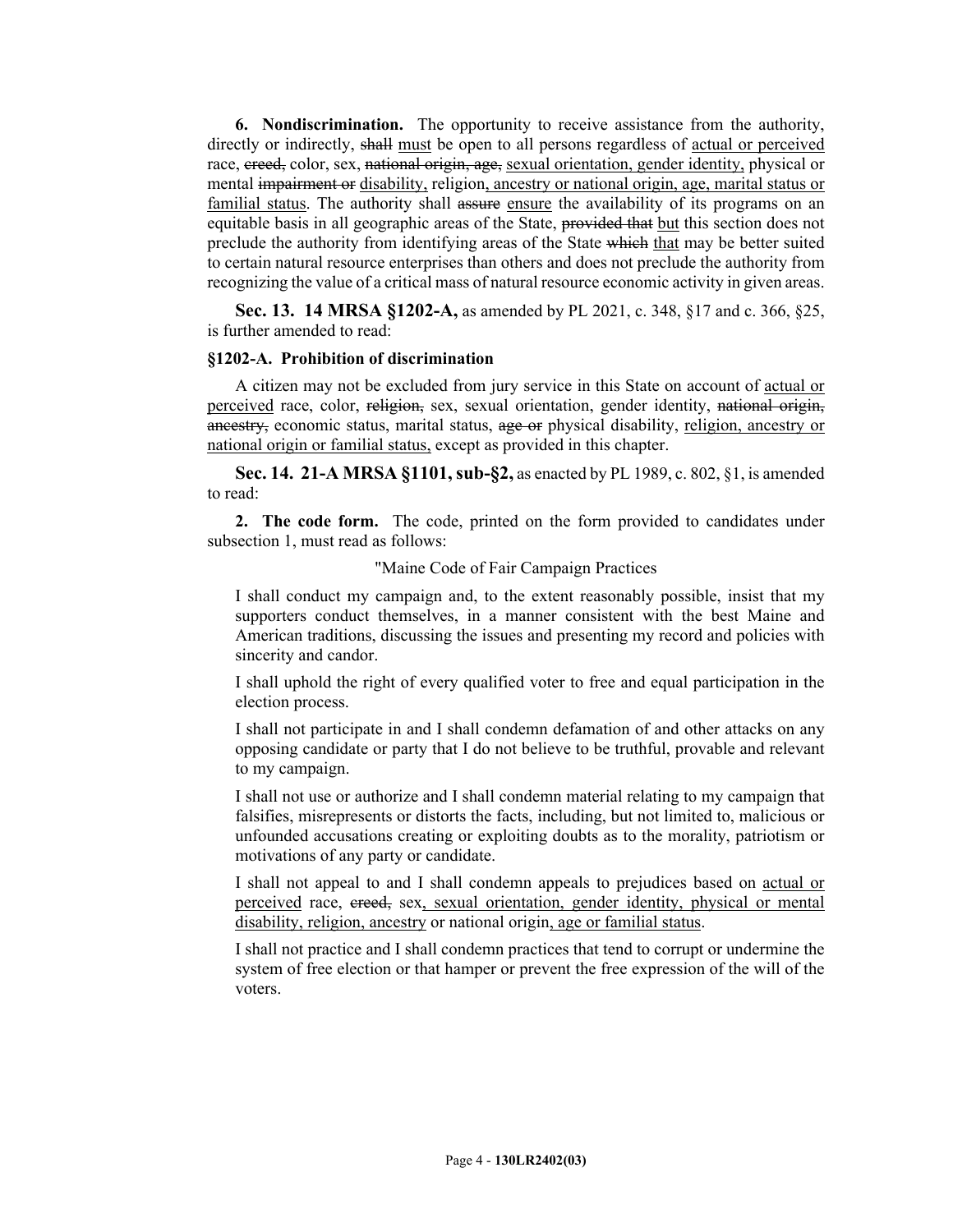I shall promptly and publicly repudiate the support of any individual or group that resorts, on behalf of my candidacy or in opposition to that of an opponent, to methods in violation of the letter or spirit of this code.

I, the undersigned, candidate for election to public office in the State of Maine, hereby voluntarily endorse, subscribe to and solemnly pledge to conduct my campaign in accordance with the above principles and practices.

> $\mathcal{L}_\text{max}$ Candidate for Public Office"

**Sec. 15. 24-A MRSA §2169-B, sub-§2, ¶A,** as enacted by PL 2003, c. 223, §1, is amended to read:

A. Use an insurance score that is calculated using race, sex, sexual orientation, gender identity, religion, ancestry or national origin, income, gender, address, zip code, ethnic group, religion, or marital status or nationality of a consumer as a factor;

**Sec. 16. 24-A MRSA §2303, sub-§1, ¶G,** as enacted by PL 1989, c. 797, §4 and affected by §§37 and 38, is amended to read:

G. Risks may be grouped by classifications for the establishment of rates and minimum premiums. Classification rates may be modified to produce rates for individual risks in accordance with rating plans that establish standards for measuring variations in hazards or expense provisions, or both. These standards may measure any differences among risks that may have a probable effect upon losses or expenses. No risk classification may be based upon race, creed, religion, ancestry or national origin or the religion of the insured.

**Sec. 17. 24-A MRSA §6910, sub-§3, ¶B,** as amended by PL 2021, c. 366, §29, is further amended by amending subparagraph (2) to read:

(2) Providers contracting with a carrier contracted to provide coverage to plan enrollees do not refuse to provide services to a plan enrollee on the basis of health status, medical condition, previous insurance status, race, eolor, creed, age, religion, ancestry or national origin, citizenship status, gender sex, sexual orientation, gender identity, disability or marital status. This subparagraph may not be construed to require a provider to furnish medical services that are not within the scope of that provider's license; and

**Sec. 18. 26 MRSA §979-D, sub-§1, ¶E,** as amended by PL 1997, c. 741, §6 and affected by §12, is further amended by amending subparagraph (1), division (f) to read:

> (f) Rules for personnel administration, except the following: Rules for rules relating to applicants for employment in state or legislative service and state classified employees in an initial probationary status, including any extensions thereof, provided as long as such rules are not discriminatory by reason of an applicant's actual or perceived race, color, ereed, sex, sexual orientation, gender identity, physical or mental disability, religion, ancestry or national origin, age or familial status;

**Sec. 19. 26 MRSA §1285, sub-§1, ¶E,** as amended by PL 1989, c. 596, Pt. N, §6, is further amended by amending subparagraph (6) to read: